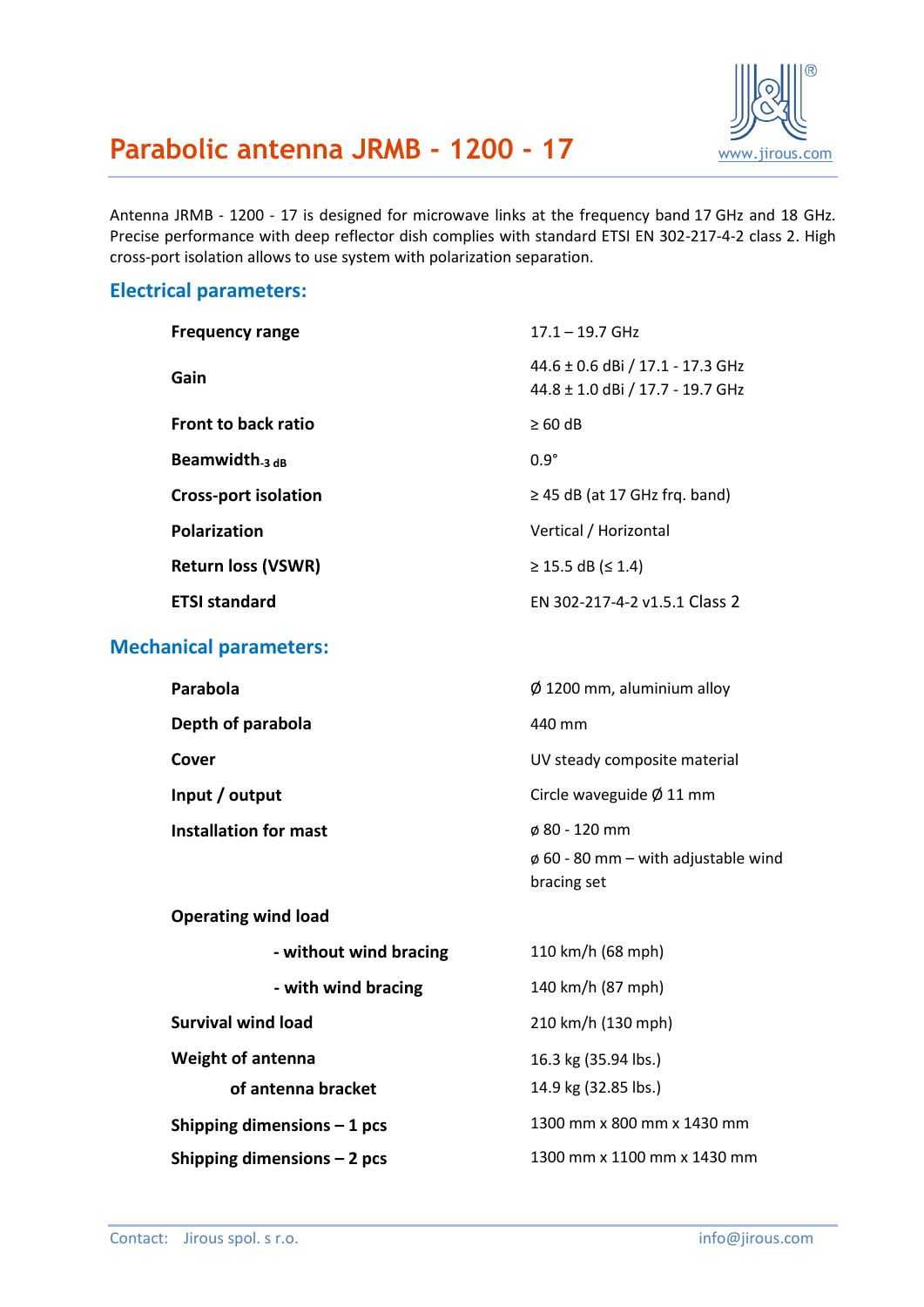

## **Parabolic antenna JRMB - 1200 - 17** [www.jirous.com](http://www.jirous.com/)

The antenna is supplied together with a massive bracket that allows easy mounting on a mast. Antenna bracket can be installed separately on the mast. Subsequently, the antenna with the microwave unit can be simply hang up on it. The bracket allows fine setting elevation ± 15°and azimuth ± 7°. It is possible to be mounted to the right and left side. We recommend to use wind bracing set (optional accessories) for mounting in the adverse weather conditions. **It is necessary to use the adjustable wind bracing kit (optional accessories, [Fig. 4\)](#page-3-0) for mounting on the mast from 60 to 80 mm diameter.**



#### **Measurement of radiation pattern:**

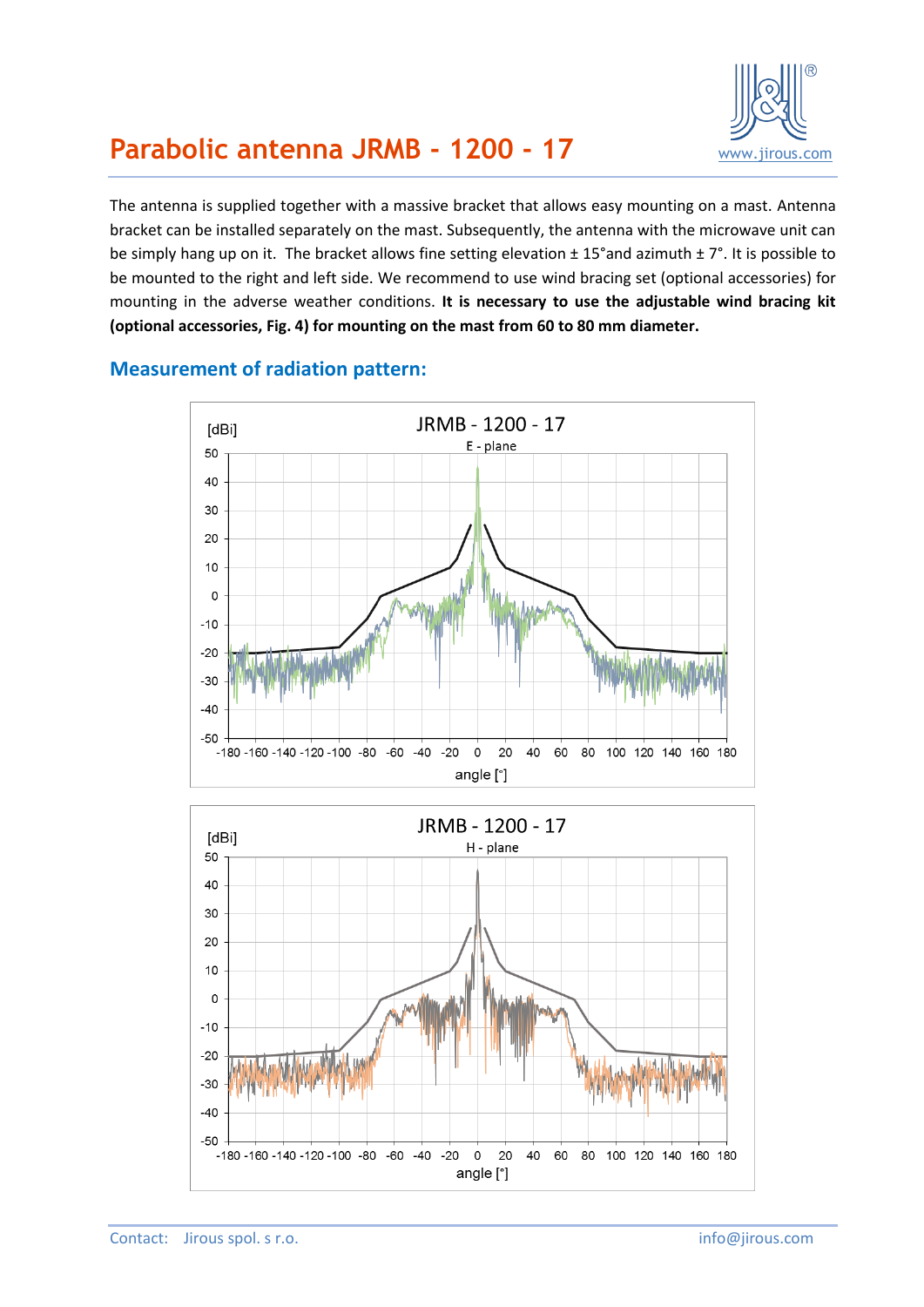

# **Parabolic antenna JRMB - 1200 - 17** WWW.jirous.com

### **Outline:**



Fig. 2 Antenna with massive bracket (left side)